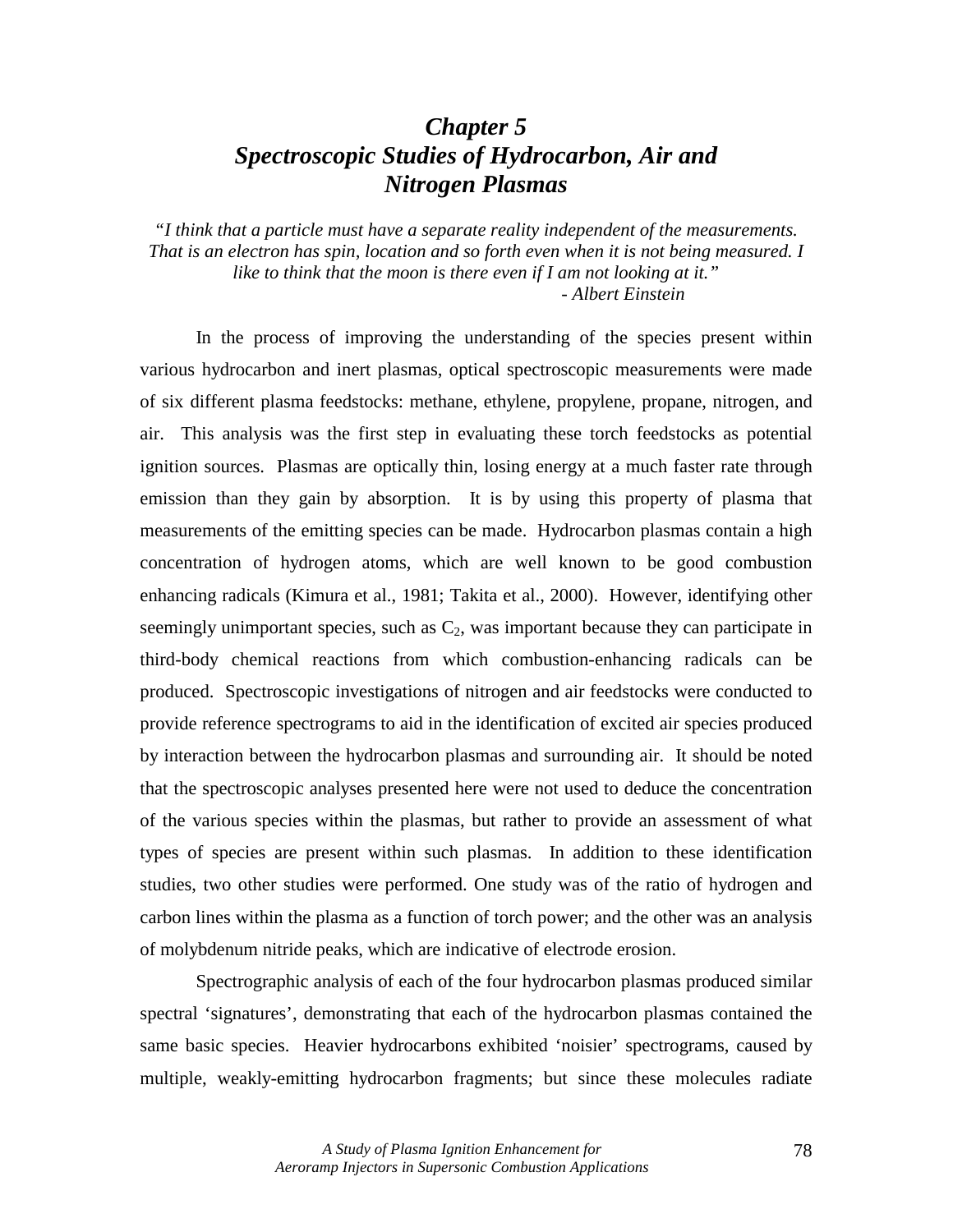weakly, they were difficult to identify given the high emission intensity of surrounding atomic and diatomic species. The species identified from the spectrograms were placed into one of three categories: hydrocarbon fragments, hydrocarbon/air reactions, and excited air molecules. Identified hydrocarbon fragments include  $C_2$ ,  $H_2$ , C, H, CH, and CH2. Hydrocarbon plasma reactions with the surrounding air produced CN and NH. Finally, excited nitrogen and carbon dioxide molecules were detected, resulting from an energy exchange between the air and plasma. The contents of the air and nitrogen plasma showed evidence of a variety of oxygen and nitrogen band systems and were used to help identify various peaks within the hydrocarbon spectrograms that also appeared in the air and nitrogen spectrograms. The line ratio study demonstrated that changing the torch power could alter the relative concentration of species. Also, discovery of new molybdenum nitride peaks allowed the development of an anode erosion indicator to be developed. Consequently, through this study it was discovered that nitrogen was quite erosive to molybdenum anodes, which prompted a switch to copper anodes when nitrogen feedstocks were used.

#### **5.1: Experimental Procedures**

 For these experiments, VTPT-3 was used with pure molybdenum anodes and 2% thoriated tungsten cathodes. The anodes had a 2.54 mm constrictor length and the traditional 0.178 mm gap setting was used. To ensure stable runs, higher input powers were necessary for the heavier hydrocarbon feedstocks. Also, the flowrate was set so that the internal torch pressure was 340 kPa for each test. Integration times for observing the various plasmas varied depending on the plasma intensity and were chosen to produce spectrograms near the upper end of the spectrometer dynamic range. To compensate for voltage fluctuations produced by the power supplies, spectral data were averaged over 35 voltage cycles, corresponding to 200 ms (i.e. if the integration time was 20 ms, 10 spectrograms would be taken and then averaged). Other operating conditions for the various tests are listed in Table 5.1.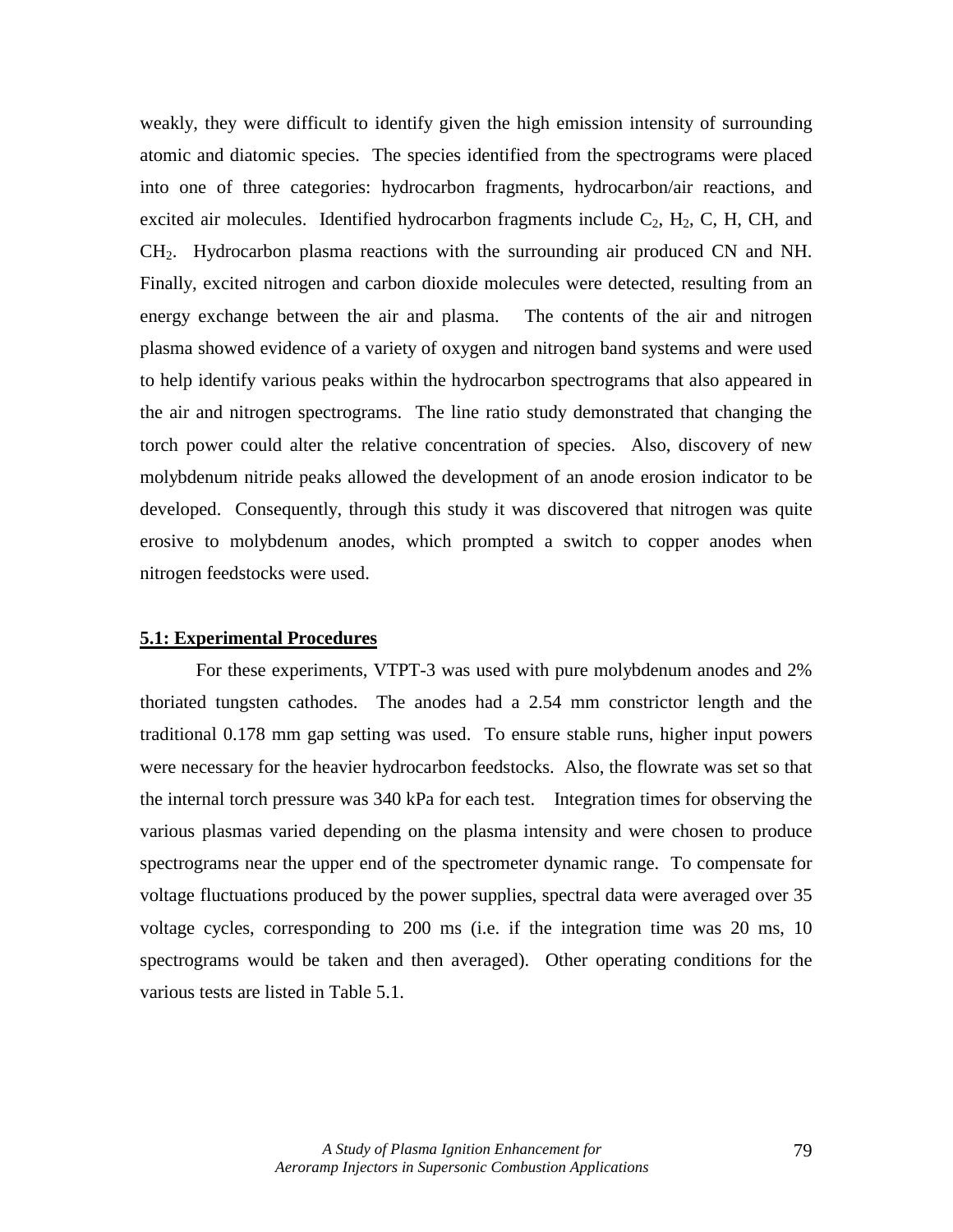|           | Current $(A)$ | Voltage (V) | Power $(W)$ | Integration Time (ms) |
|-----------|---------------|-------------|-------------|-----------------------|
| Methane   | 24.4          | 102         | 2490        | 40                    |
| Ethylene  | 24.4          | 129         | 3150        | 20                    |
| Propylene | 41.0          | 110         | 4510        | 20                    |
| Propane   | 24.4          | 137         | 3340        | 20                    |
| Nitrogen  | 29.6          | 56.4        | 1670        | 150                   |
| Air       | 29.4          | 54.6        | 1610        | 150                   |

**Table 5.1: Torch Operating Conditions** 

#### **5.2: Results and Discussion**

 The following discussion presents the results of the spectrographic studies of four hydrocarbon feedstocks, as well as air and nitrogen. Identification of atomic and molecular species was made by comparing observed spectral lines with compiled lists of known lines (Pearse, 1976; Gaydon, 1974; Tyte, 1964). All the species present within the methane plasma were observed in the other hydrocarbon plasmas as well, and so are discussed in detail only within the section involving the methane results. In addition, the species observed fall into three categories: hydrocarbon fragments, a result of hydrocarbon plasma and air interactions, and excited air molecules. These are discussed separately in their respective subsections. Two additional studies are also presented, one for the identification of molybdenum nitride peaks and another for the dependence of the ratio of hydrogen and  $C_2$  line intensities on torch power.

#### **5.2.1: Methane**

 The spectrogram used for identifying excited species within the methane plasma is shown in Figure 5.1. The major peaks are labeled, corresponding to the specie producing the spectral peak(s). Highly emissive species include atomic hydrogen and carbon, diatomic hydrogen and carbon, CN and CH. Close examination of the spectrogram showed the presence of excited  $CH_2$ ,  $CO_2$ ,  $N_2$  and NH.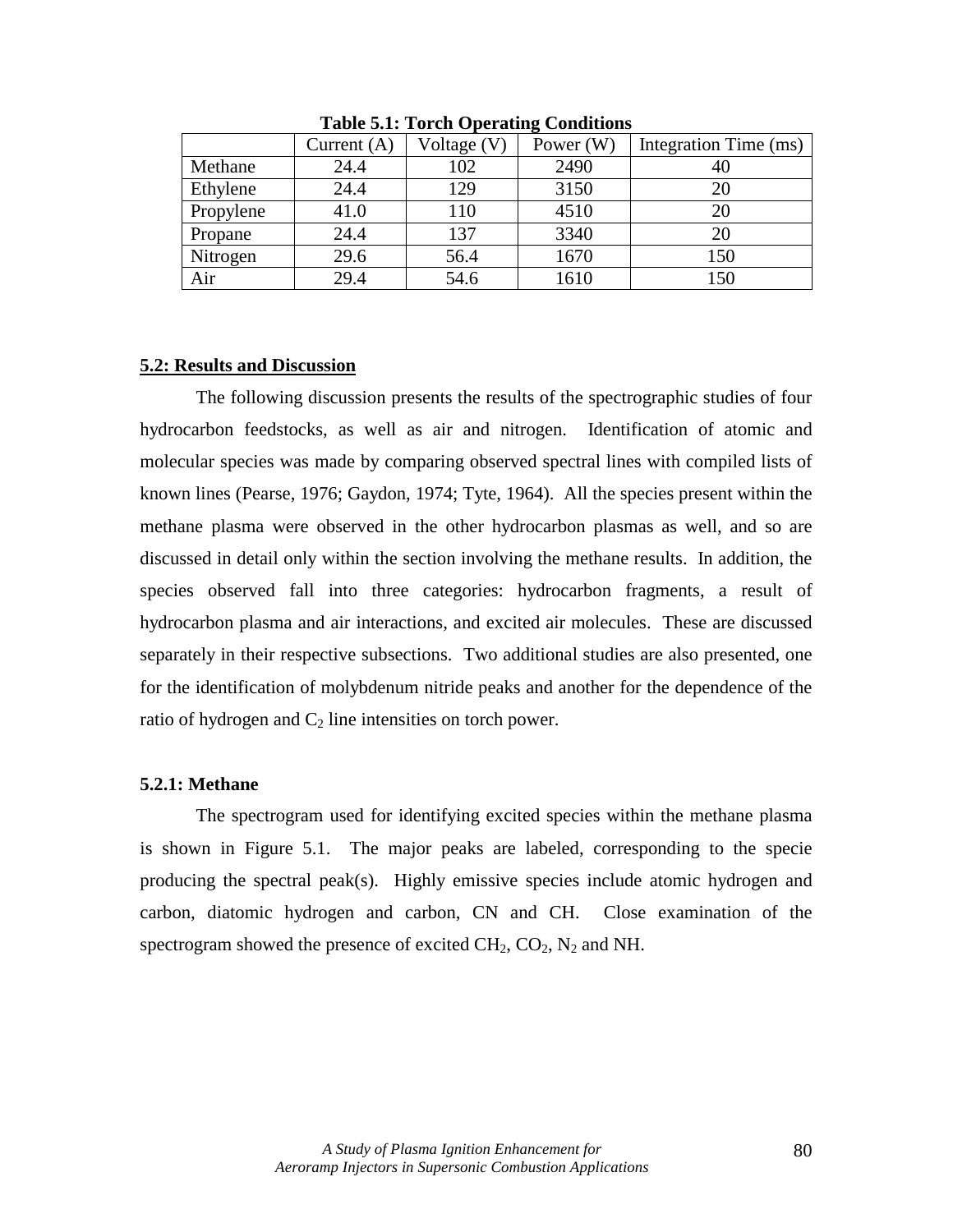

Figure 5.1: Methane Spectrogram

#### *5.2.1.1: Hydrocarbon Fragments*

The most identifiable features of the methane spectrogram are the presence of the strong atomic carbon line at 247.8 nm and the first three lines of the Balmer series for hydrogen at 656.3, 486.2, and 434.1 nm. Although weaker than the first three, the  $H_{\delta}$  line is also present, but it is masked by the emission of excited CN molecules near 410 nm. The carbon line appears readily in hot flames with carbon-rich fuels and is usually quite intense. The Balmer lines for hydrogen are present in almost all hydrocarbon flames and are extremely bright, with the H<sub> $\alpha$ </sub> line at 656.3 nm being the strongest. Both the atomic carbon and hydrogen lines produce singlets, indicative of monatomic species.

A number of diatomic species were detected as well, such as  $C_2$ ,  $H_2$ , and CH. Several  $C_2$  band systems were identified throughout the visible range. The strongest of these are the Swan band systems at 516.52, 563.55, 473.71 nm, with the 516.52 nm system, in the green, being the most intense. The occurrence of these bands is due to the  $3\Pi$ <sup>3</sup> $\Pi$  transition. The Swan band systems are frequently encountered with sources containing carbon and all are degraded towards the violet. (When a band is described as being degraded in a certain direction, violet or red, it implies that the band intensity drops off more slowly in that direction, whereas it drops sharply in the opposite direction.) Two of the Swan band systems at 516.52 and 473.71 are shown in Figure 5.2, clearly exhibiting well-developed band heads and the characteristic violet degradation. A dim peak occurs at 468.02 nm and is caused by high-pressure interaction with surrounding gases (Pearse, 1976). In addition to the strong Swan band systems, a weaker  $C_2$  band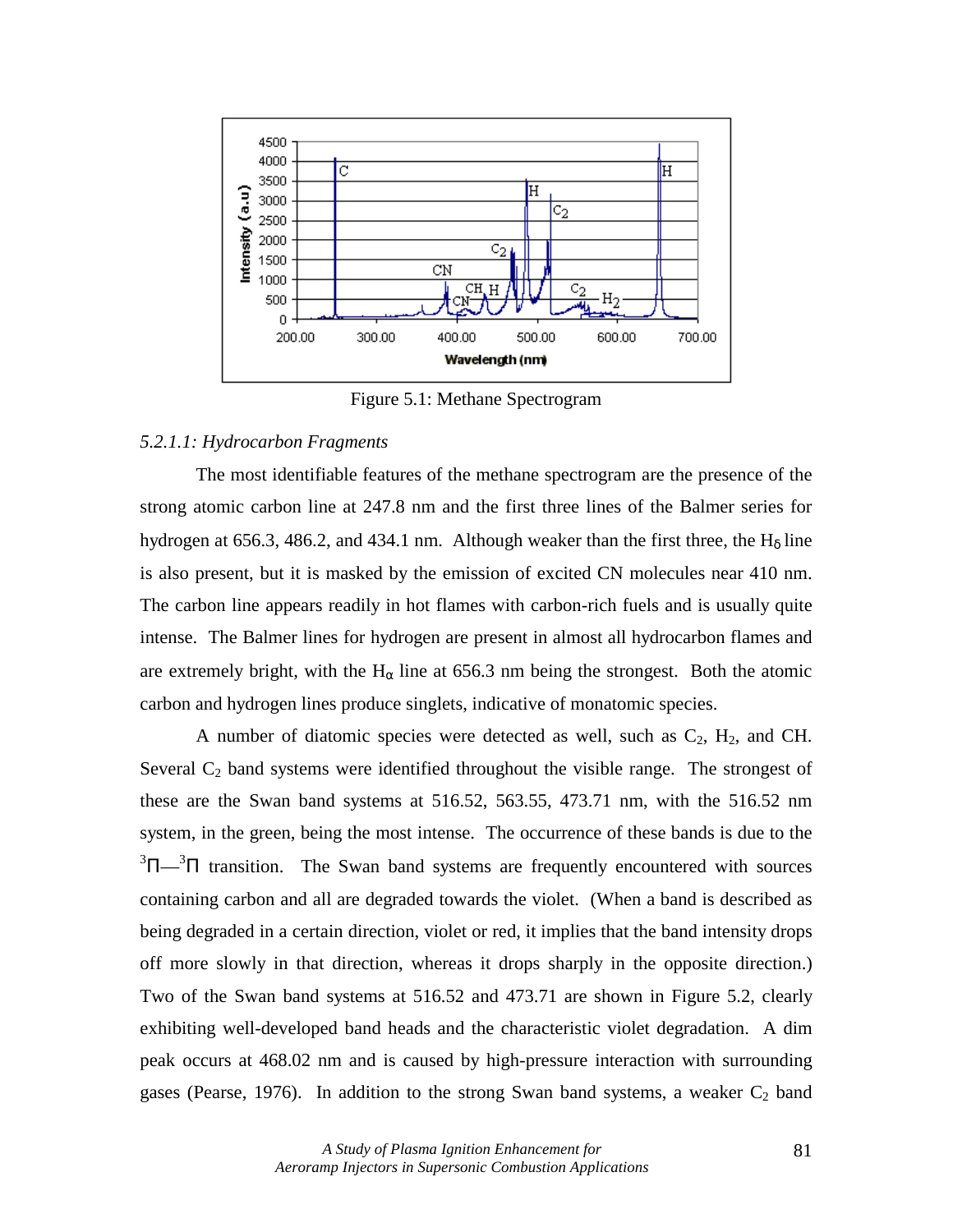system is apparent near 410 nm, which is part of the Deslandres-D'Azumbuja system and is usually observed under high temperature conditions. The most intense head of this system appears at 385.2 nm, but in this case is masked by the strong CN Violet system and CH system near 388 nm.



Figure 5.2:  $C_2$  Swan Band Systems

An H2 band structure was observed around 600 nm. Generally, the molecular hydrogen spectrum has few characteristic features, producing no groups of lines or heads resembling a typical band system. The  $H_2$  molecule radiates quite weakly throughout the entire visible spectrum, but most intensely in the orange around 600 nm. The lack of other emitting species in this range was fortuitous, allowing the identification of excited  $H<sub>2</sub>$  to be made without the added difficulty of band superposition. The identification of hydrogen is usually made easier by the presence of the strong Balmer hydrogen lines, which are also present.

The three known systems of CH were observed near 430, 390 and 314 nm. CH bands are readily produced in electrical discharges where carbon and hydrogen are present. They exhibit an open rotational structure, characteristic of a diatomic hydride, and are due to the  $A^2\Delta$ — $X^2\Pi$  transition. The branches are double, indicating a molecule with an odd number of electrons, a rarity for an excited species. The 430 nm band system shown in Figure 5.3 is by far the brightest and is degraded towards the violet. The strong  $H<sub>y</sub>$  line partly obscures the CH band at 431.4 making the CH system appear less developed, but strong heads for this system were detected at 431.4, 432.3 and 438.5 nm. Interestingly, the strength of the head at 432.3 nm is highly variable and usually changes with the strength of the effective vibrational temperature. The remaining CH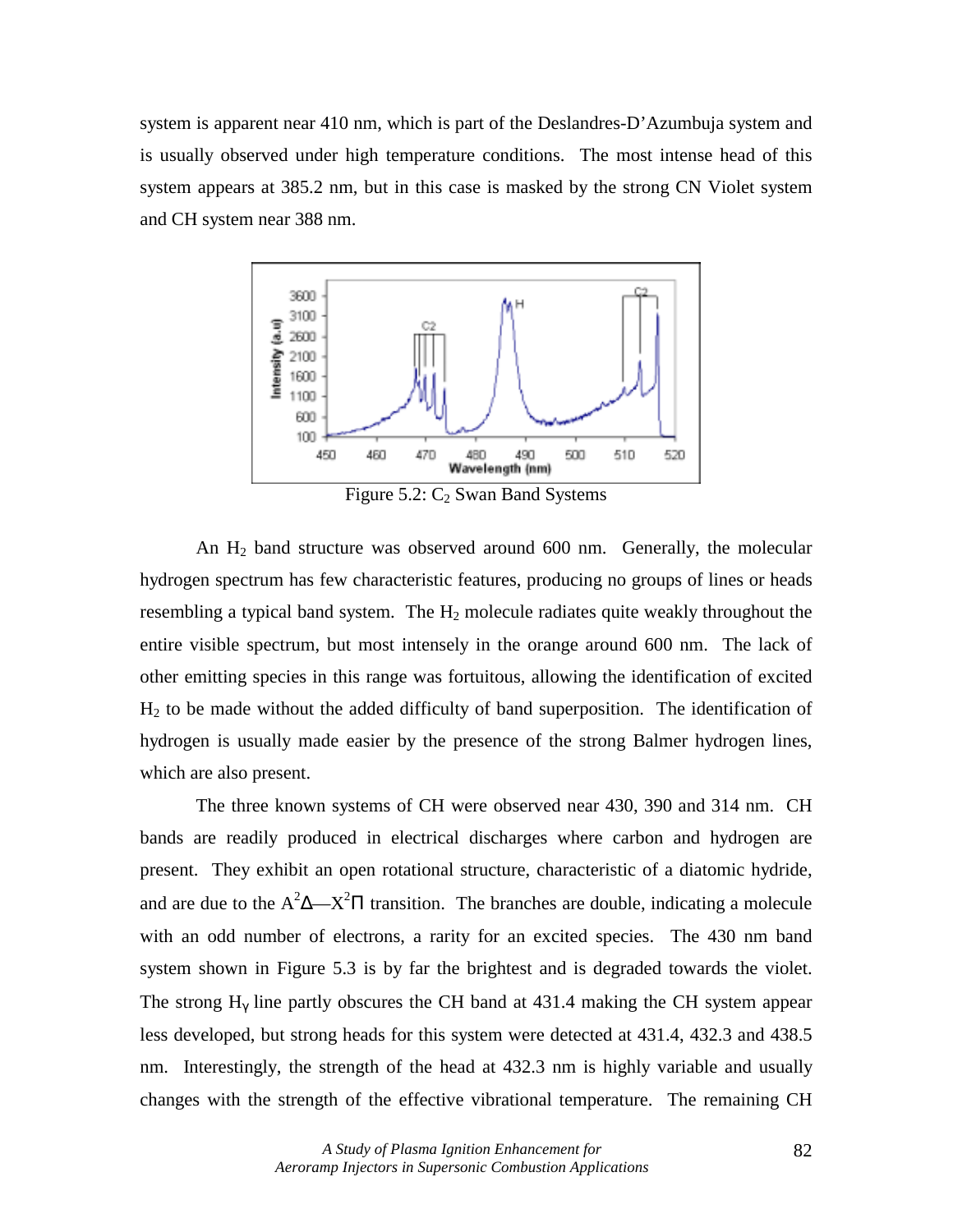band systems at 390 and 314 nm both exhibit degradation towards the red. Strong heads were observed at 388.90 nm and 387.13 nm. The 314 nm band system is by far the weakest of the three, exhibiting only a few weak, closely packed heads. It is usually obscured by other species, in this case by excited  $N_2$ .



Figure 5.3: CH Bands and  $H_v$  Line near 430 nm

In addition to the aforementioned atomic and diatomic species, it was expected that emission spectra of  $CH_3$  would be present; but they were not. The strongest bands are in the vacuum ultraviolet near 150 nm, well outside the visible range. Bands for  $CH<sub>3</sub>$ do occur in the ultraviolet near 216 nm, but are relatively weak and were not detected in this study. Band systems due to polyatomic molecules are less common in the visible region than those due to diatomic molecules. In addition, methyl radical peaks are usually produced best in absorption using flash photolysis, or low-pressure flames of methane, and therefore would not necessarily be produced in emission spectra for methane plasma. However,  $CH<sub>2</sub>$  peaks near 537.5 nm were detected, indicating the presence of triatomic species within the plasma jet.

#### *5.2.1.2: Hydrocarbon-Air Molecules*

 Interactions between excited hydrocarbon species and surrounding air molecules were detected by the presence of CN and NH. Two band systems for CN were observed in the methane spectrogram, the Violet and LeBlanc systems. These systems are common in hot flames as an impurity, and in this case are caused by the interaction of the methane plasma with the surrounding air. The Violet band system, caused by the  $B^2\Sigma$ —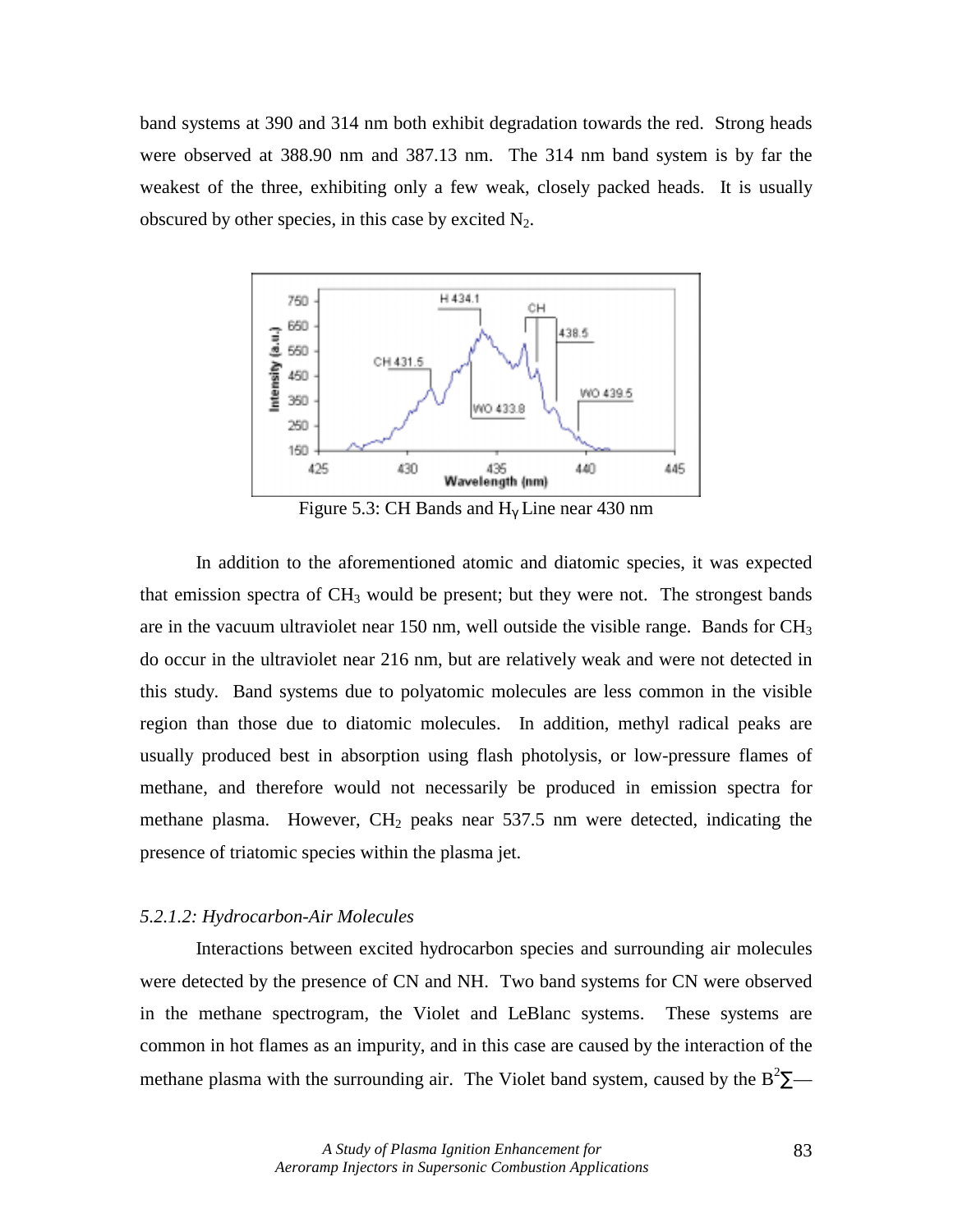$X^2\Sigma$  transition, radiates strongly from 350 to 460 nm with the most identifiable band heads at 421.60, 388.34 and 359.04 nm. The heads in this system are degraded towards the violet and are evenly spaced. An example of the 421.60 band system appears in Figure 5.4a. Here, the CN band head at 421.60 nm appears to be the least intense peak, when in actuality the Deslandres-D'Azumbuja  $C_2$  system at 410 nm merges with the weaker CN peaks making them appear stronger than the band head. This phenomenon is known as band superposition and occurs frequently with samples containing closely radiating species. The most intense of the three Violet band systems is the system at 388.34 nm, but it is usually masked by the strong CH band near 390.0 nm unless it radiates strongly. In this case, the emission intensity of the 388.34 nm CN band system is sufficient to be observed, even through the strong CH band system, as shown in Figure 5.4b. This demonstrates another example of band superposition, one more commonly observed in hydrocarbon flames. The third, and least intense of the CN Violet band systems at 359 nm, is usually clear from any overlapping and often appears in the spectra of hot flames interacting with nitrogen. However, this band system was absent in the methane spectrogram, masked by the excited nitrogen spectra near 358 nm. As a final note, the LeBlanc system of CN, although much weaker than the Violet system, had observable peaks at 423.90 and 429.24 nm.





Figure 5.4: CN Violet Band Systems

 NH bands, which usually appear weakly in hot flames with air as well as lowpressure arcs, were also observed in the methane spectrogram. Diffuse heads were detected at 336.0 and 337.0 nm, with a well-defined head at 338.3 nm, as shown in Figure 5.5. These bands are part of the 336.0 nm system and are produced by the  $A^3\Pi$ —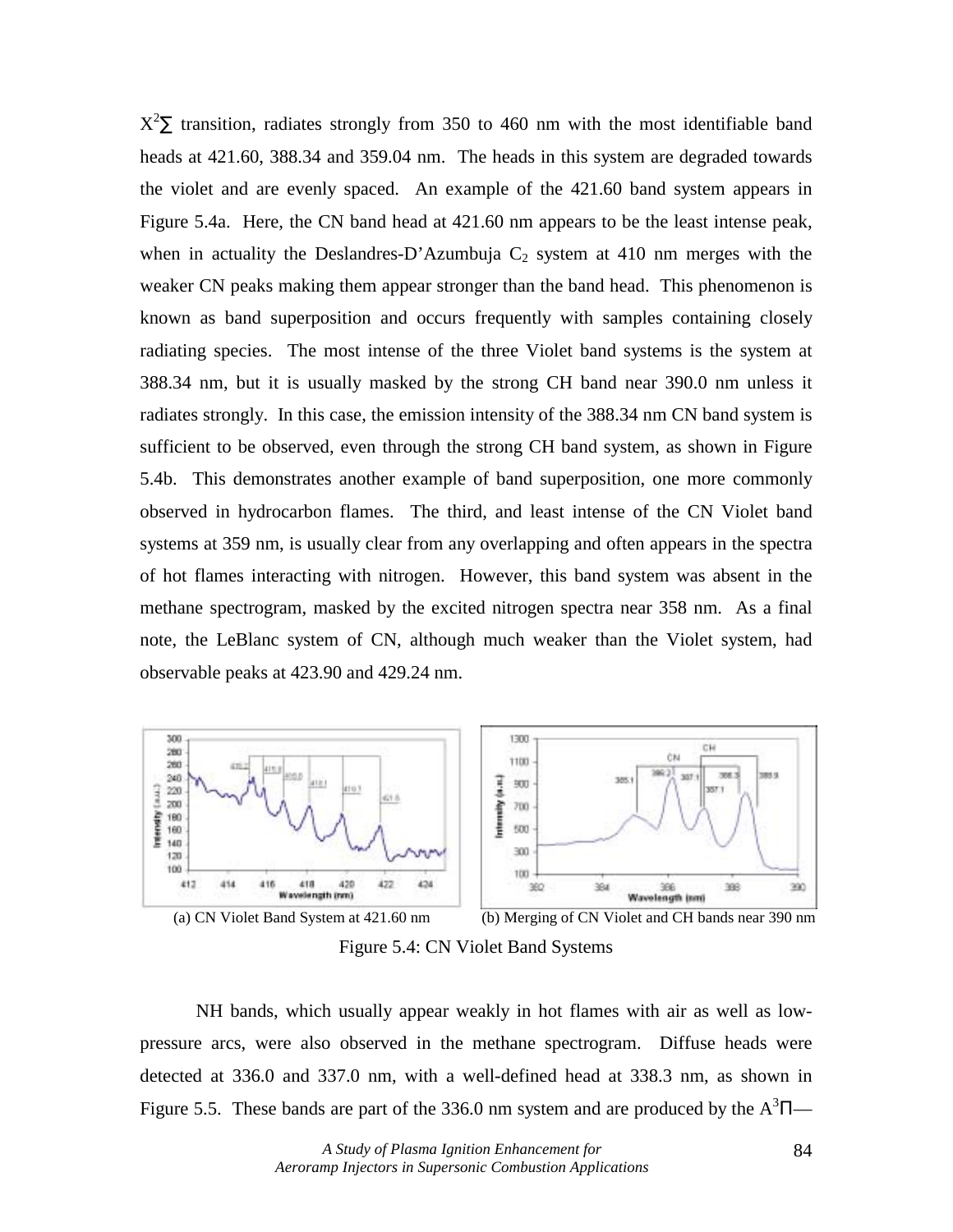$X^3\Sigma$  transition. The band structure for NH in this region is not clearly degraded towards either the red or violet, and is rather weak.



Figure 5.5: NH Bandheads at 336 nm

## *5.2.1.3: Excited Air Molecules*

In addition to the hydrocarbon fragments and products of air/plasma reactions mentioned above, excited  $CO<sub>2</sub>$  and  $N<sub>2</sub>$  molecules were also detected in the methane plasma. Faint  $CO<sub>2</sub>$  bands were observed from 426 to 441 nm, associated with the Carbon Monoxide Flame Bands of CO<sub>2</sub>, and produced by the transition  ${}^{1}B_{2}$ — $X {}^{1}\Sigma^{+}$ . These bands are generally observed in the flames of carbon monoxide burning in air, but can also be produced by a heavy-current discharge through carbon dioxide.

Bands from the Second Positive System of  $N_2$  were found from 310 to 360 nm, with the strongest head at 357.69 nm. Shown in Figure 5.6, identification of this band system proved troublesome at first, until analysis of a pure nitrogen plasma spectrogram showed the same system, considerably narrowing the field of possible emitters. The Second Positive System of Nitrogen is most easily produced with a discharge through air. The heads are usually degraded towards shorter wavelengths and are produced by the  $C^{3}\Pi_{u}$ —B<sup>3</sup> $\Pi_{g}$  transition. The head at 333.90 nm is often fairly weak; but with discharges through air, the strength of the head can be increased considerably, as is noticeable in this case.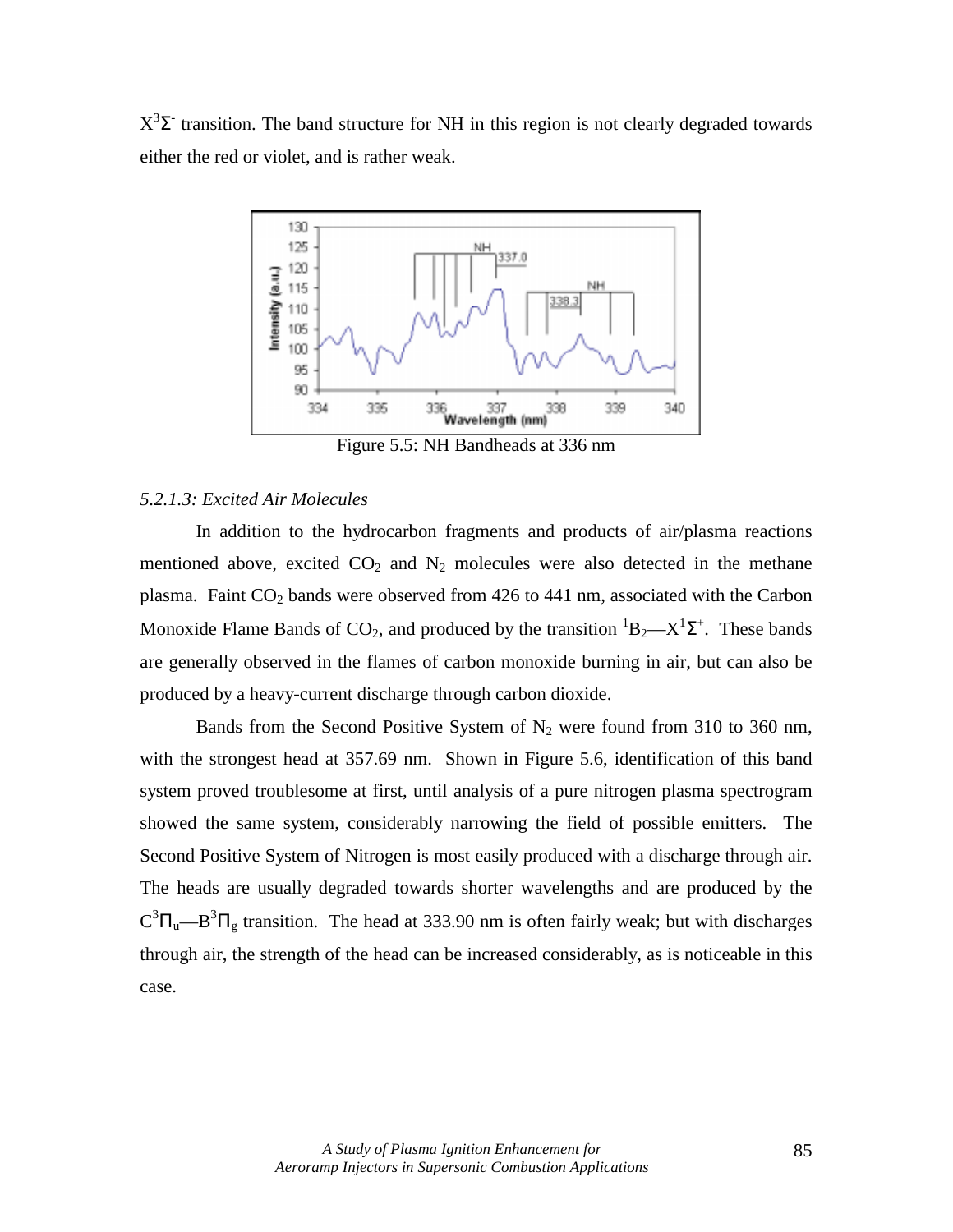

Figure 5.6:  $N_2$  Second Positive System

## **5.2.2: Ethylene**

 The spectrogram of ethylene plasma, shown in Figure 5.7, exhibited little difference from the methane spectrogram taken under similar conditions. All of the species that appear in the methane spectrogram appear here in the ethylene spectrogram, with no identifiable new ones. Even the line ratios appear similar, except for the  $H<sub>β</sub>$  line, which appears slightly weaker.



Figure 5.7: Spectrogram of Ethylene Plasma

# **5.2.3: Propane and Propylene**

 Propane and propylene plasmas produced similar spectrograms to the earlier hydrocarbons, although the line ratios are different, as shown in Figure 5.8. In addition, it seems there is a large source of broadband emission centering around 550 nm, which is nearly absent in the methane and ethylene spectrograms. Previously unidentified peaks of molybdenum nitride were discovered at 524 and 536 nm. This is discussed in Section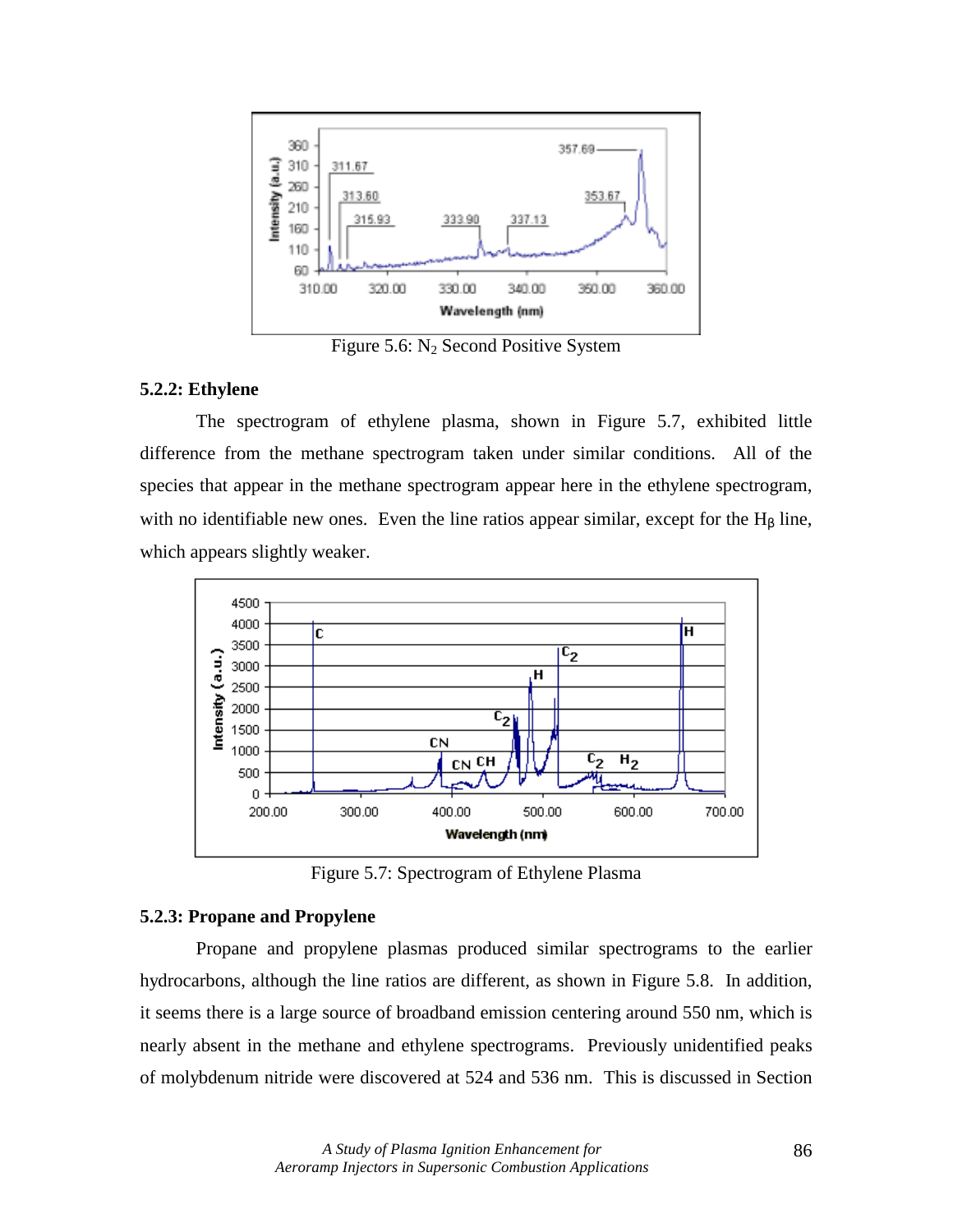5.2.6. In addition, more spectral peaks from excited nitrogen were observed throughout the visible range, with the strongest occurring between 240 and 350 nm.

One interesting phenomenon that occurred when testing the different fuels was the observable brightness of the plasma jet itself. It was found that as the number of carbon atoms in the torch feedstock increased, the brightness of the plasma jet also increased. The methane plasma jet was dim relative to the jets of ethylene, propylene, and propane. The propylene plasma was by far the brightest of the four, with an intensity greatly exceeding that of any other feedstock tested. Gaydon (1974) notes that fuels with higher carbon contents produce the most luminous inner cones for flames, and the observations presented here for hydrocarbon plasmas agree with his findings.



Figure 5.8: Spectrograms of Propane and Propylene Plasmas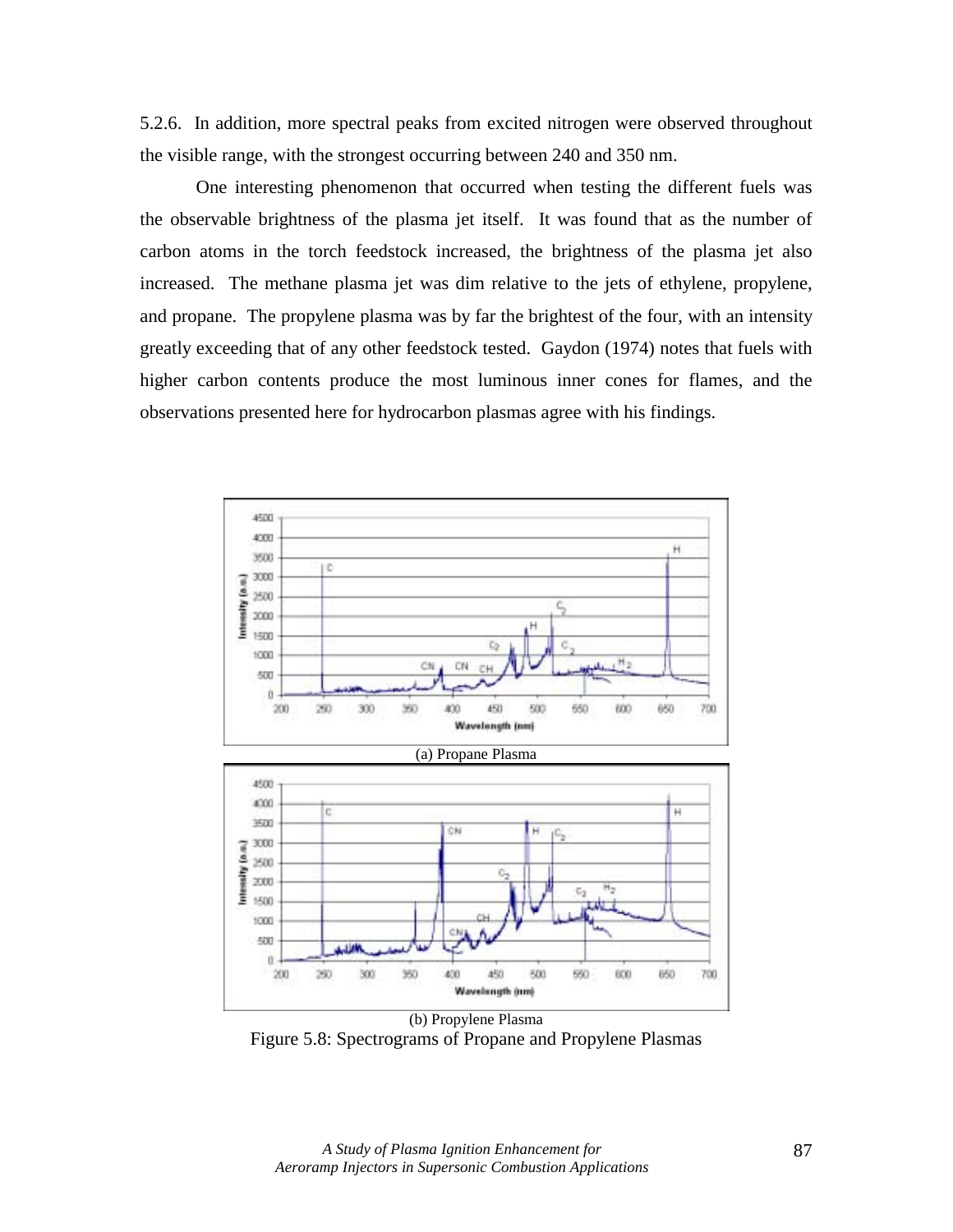### **5.2.4: Nitrogen and Air**

 Nitrogen and air plasma spectrograms were observed to contain a large number of peaks and to cause a lot of superposition, sometimes making identification of various band heads difficult. A large number of band systems attributed to both nitrogen and oxygen species exist, which radiate strongly over the entire visible spectrum. The most intense of these occur between 250 and 400 nm.

 Spectral analysis of nitrogen plasma showed the presence of the First, Second, Fourth, and Fifth Positive Systems, and the Vegard-Kaplan Bands of nitrogen. The ranges for each of these systems are shown in Figure 5.9. All of these band systems appear in emission and are readily produced in a discharge. The Second Positive System is more easily obtained with a nitrogen discharge through air, as shown here, because the oxygen seems to prefer the Second Positive System rather than the usually stronger First Positive System. Peaks from the First Positive System are shown in Figure 5.10, along with some peaks from the First Negative System for  $N_2^+$ . In addition to excited oxygen and nitrogen species, evidence for NO was detected at 380 nm as well as other peaks from the  $NO<sub>β</sub>$  System. In addition, strong emission bands from  $NO<sub>2</sub>$  were found from 430 to 480 nm.



Figure 5.9: Spectrogram of Nitrogen Plasma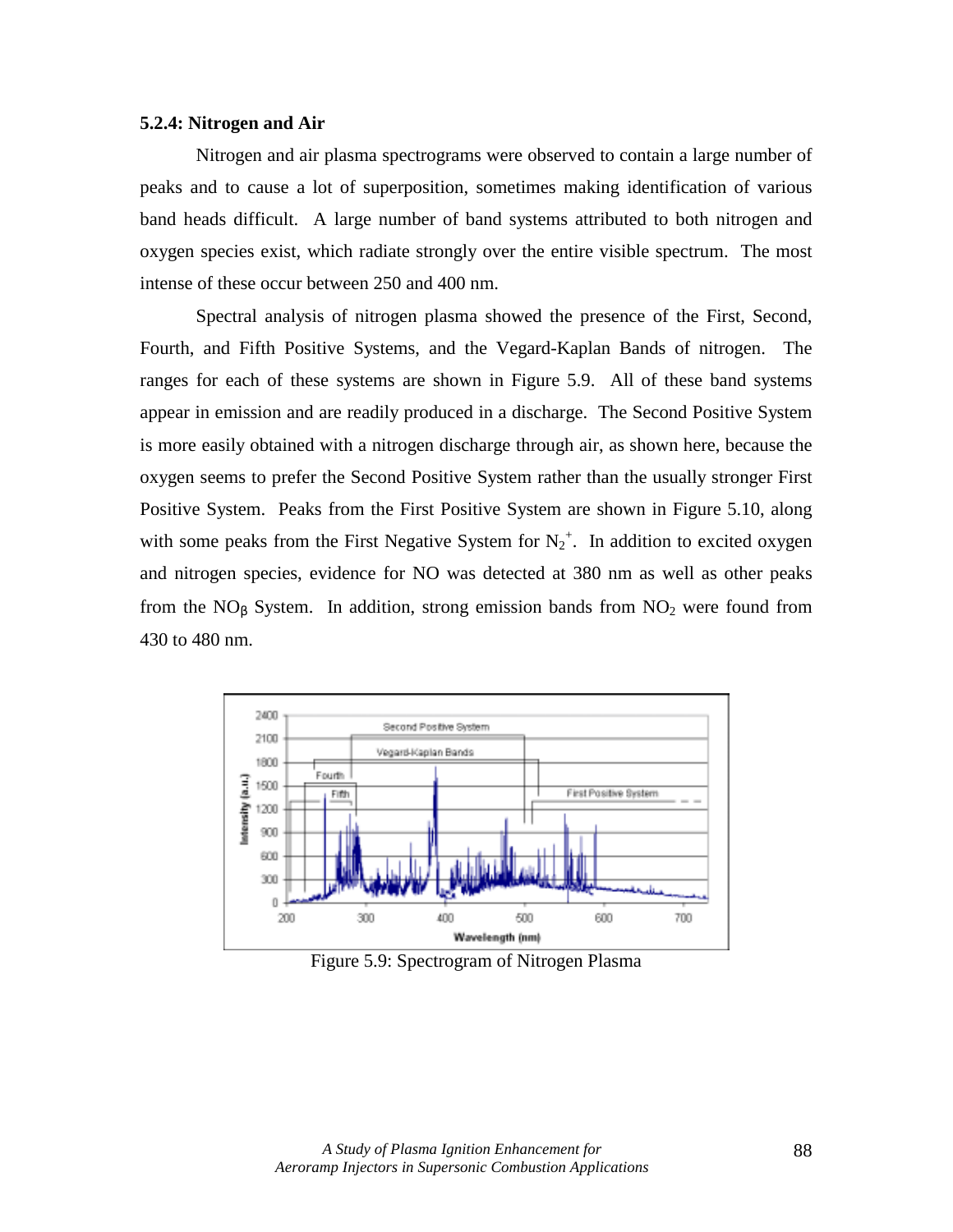

Figure 5.10: Neutral and Charged Nitrogen Peaks

 The air plasma spectrogram shown in Figure 5.11 is quite similar to the nitrogen, with only a few minor differences. The well-known emission band systems of oxygen are labeled as a convenient reference. The spectrogram is presented on a reduced scale to show some detail in areas of interest. Often, the neutral oxygen molecule does not show an emission spectrum except under certain conditions; but strong peaks from the molecular oxygen Schumann-Runge System were identified at 367.1, 351.7, 337.0 and 287.0 nm. As before, the strong presences of the Second, Fourth and Fifth Positive Systems of nitrogen are evident. The First Positive System was not in evidence due to the presence of excited oxygen. Another interesting difference between the air and nitrogen plasma spectrograms occurs near 385 nm. Figure 5.12 shows a detailed view of this spectral region for both air and nitrogen plasmas. There are three major peaks present in the air spectrogram at 379, 386 and 391 nm, which are all present within the nitrogen spectrogram as well. However, a definite source of broadband emission exists in the nitrogen spectrogram, which is completely absent with the air. The source of this emission is not known, but may provide a topic for future research.



Figure 5.11: Spectrogram of Air Plasma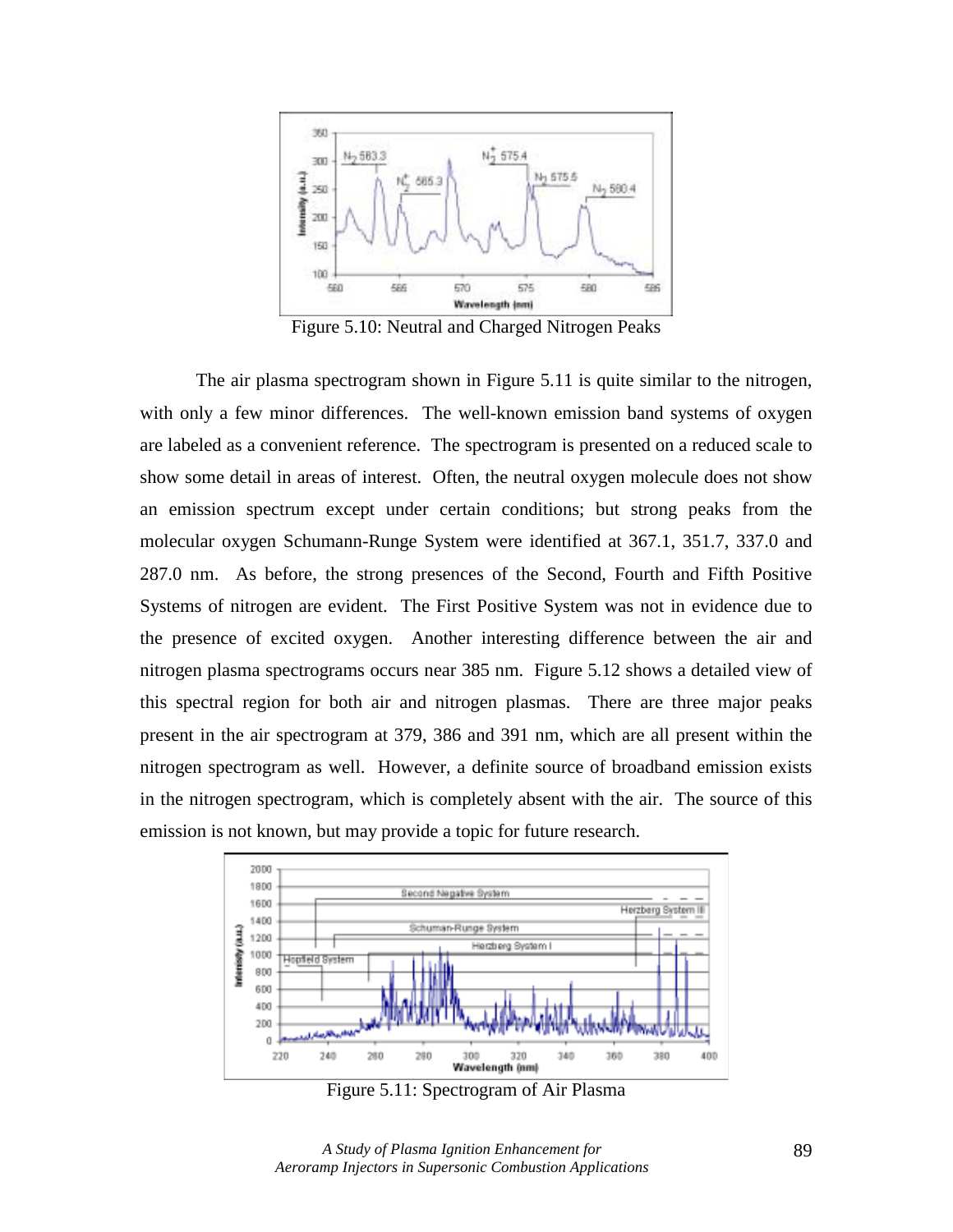

(a) Air Spectrogram (b) Nitrogen Spectrogram Figure 5.12: A Comparison of Air and Nitrogen Plasma Spectra

## **5.2.5: Discovery and Analysis of Molybdenum Nitride**

An extremely interesting discovery from the propylene and propane spectrograms was the presence of previously unobserved spectral lines at 524.02 nm and 536.16 nm. Samples of the six spectra from the six different feedstocks in this region are shown in Figure 5.13. The maxima of these peaks may be slightly shifted towards the red due to the nearby  $C_2$  Swan bands at 550 nm. Two smaller heads can be seen at 526.01 nm and 528.25 nm, indicating that this band system is degraded towards the red. In addition, the nitrogen and propylene spectrograms show the main heads as singlets; whereas in the air spectrogram, and even more so in the propane, the heads are clearly closely packed triplets. A listing of these peaks and their appearance is recorded in Table 5.2. The presence of multiple heads with a triplet structure indicates at the bare minimum a diatomic molecule, but perhaps a heavier polyatomic molecule. Consequently, the flat peak near 538 nm in the hydrocarbon spectrograms is emission by the methylene radical,  $CH<sub>2</sub>$ , which produces a peak at 537.5 nm; but in this case it is shifted slightly towards the red because of the nearby emission of  $C_2$  at 550 nm.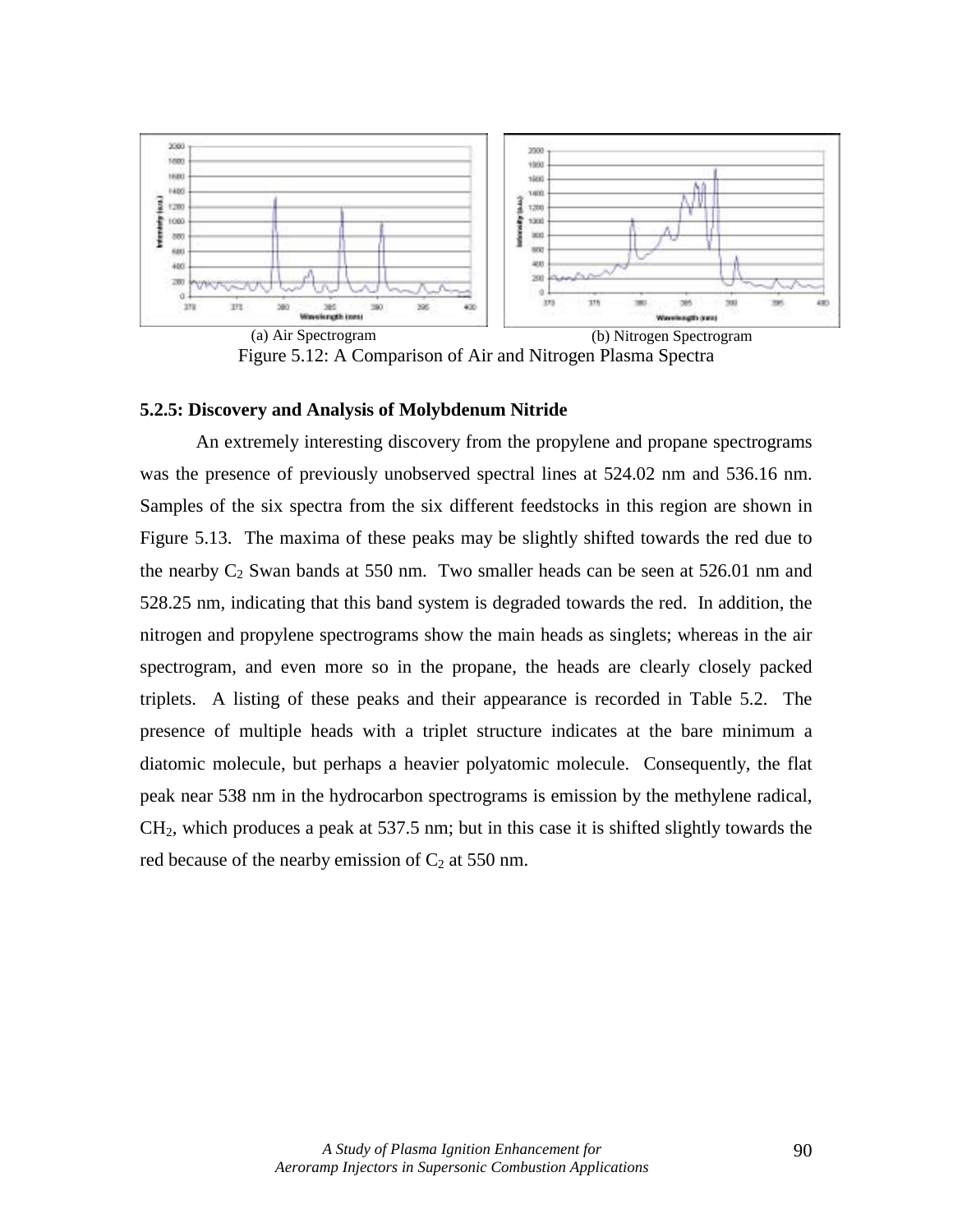

Figure 5.13: Molybdenum Nitride Peaks at 524.02 and 536.16 nm

| Wavelength (nm) | Intensity $(10=max)$ | Appearance | Degradation |  |  |  |
|-----------------|----------------------|------------|-------------|--|--|--|
| 524.11          |                      | Triplet    | None        |  |  |  |
| 526.01          |                      | Doublet    | None        |  |  |  |
| 528.25          |                      | Doublet    | None        |  |  |  |
| 536.16          |                      | Triplet    | None        |  |  |  |

**Table 5.2: Spectral Peak Characteristics in the 520-540 nm Range** 

At first these peaks were thought to be emission from a heavier hydrocarbon fragment, explaining the absence of the peaks in the methane and ethylene spectrograms. However, the same peaks, exhibiting the same proportions, were also observed in the nitrogen and air plasmas, thus limiting the chemical composition of the emitter to a molecule containing a combination of nitrogen, oxygen or molybdenum. Research of known nitrogen, oxygen and  $N_xO_y$  systems demonstrated the emitter could be attributed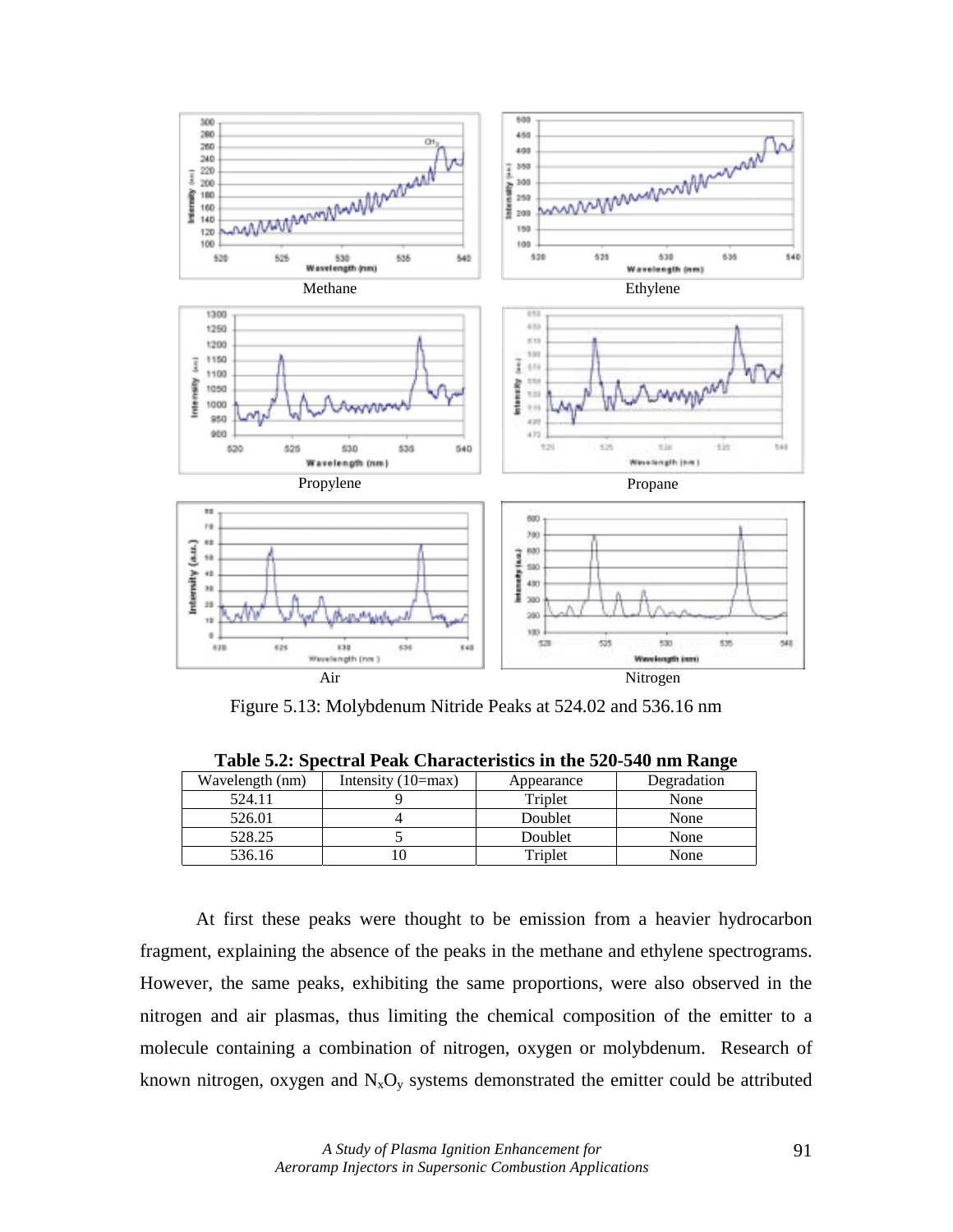to none of these. The only matching peaks in any of these systems occur in the First Negative Systems of both  $O_2^+$  and  $N_2^+$ , which have strong peaks near 524 nm, but are degraded towards the violet; whereas for this band, the peaks are degraded towards the red. In addition, the other known peaks in the  $O_2^+$  and  $N_2^+$  systems did not appear in the other regions of the spectrogram and neither system had peaks matching the 536.16 nm peak.

Having effectively ruled out the emitter as containing solely nitrogen or oxygen, the only plausible explanation is that the emitter must contain molybdenum. Repeating the experiments with a copper anode confirmed this theory. As shown in Figure 5.14, the strong peaks at 524 and 536 nm are completely absent when a copper anode is substituted for molybdenum. This proves the emitter must be either  $Mo_{x}O$  or  $Mo_{x}N$ . Tungsten nitrides and oxides are discounted, since very little tungsten from the cathode is consumed during testing. In addition, MoO is not known to emit in the yellow, where these peaks are present, but more readily emits in the red and near infrared. From the long list of possible emitters, MoN is left as the most plausible candidate.



Note: The strong peak near 522 nm in nitrogen, appears much less intense in Figure 5.10b. As discussed earlier, the presence of metallic particles in a flame or plasma can affect the intensity of



Figure 5.14: Comparison of  $N_2$  Plasma Spectra with Copper and Molybdenum Anodes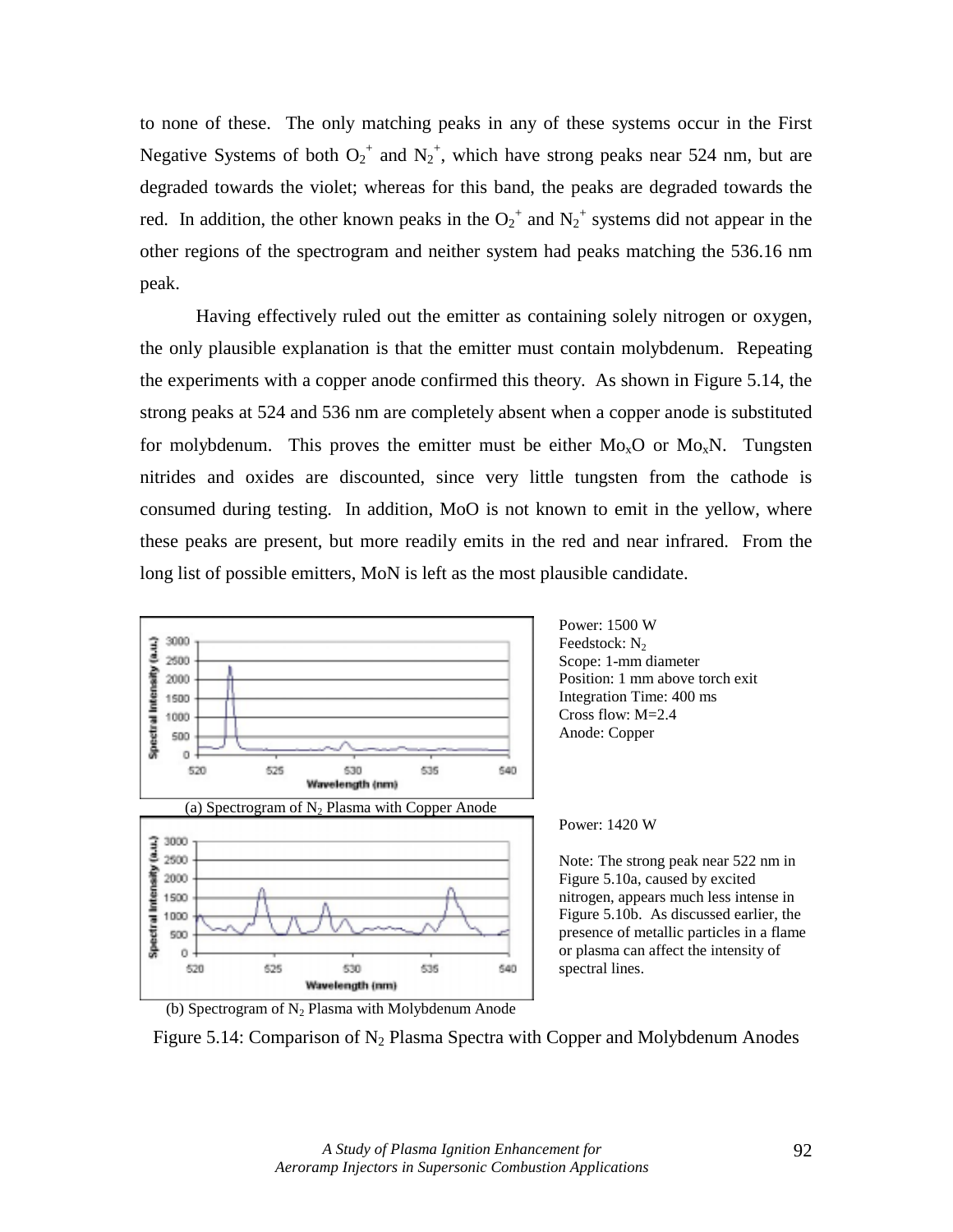Now that the list of possible emitters has been considerably shortened, the presence of the peaks in propylene, propane, air and nitrogen spectrograms, and their absence in the methane and ethylene spectrograms, is much more easily explained. The presence or absence of these peaks is linked to the rate of anode erosion, which is a function of the feedstock gas used. It is well known from previous work that heavier hydrocarbons, such as propylene, produce far more electrode erosion than lighter hydrocarbons, such as methane and ethylene (Gallimore, 1998). In addition, during the work, it was discovered that air and nitrogen plasmas are extremely erosive to molybdenum. Numerous studies involving nitrogen as a torch feedstock were performed; but none of these have used molybdenum anodes, explaining the lack of publication on this phenomenon (Hardy, 1985; Auwter-Kurtz et. al., 1997; Shuzenji et. al. 2000; Takita et. al. 2000).

An example of anode erosion caused by active nitrogen is shown in Figure 5.15a, where flow is from left to right. The presence of a dull silvery substance on the anode surface indicates a compound is being formed, which is a product of the nitrogen plasma and the molybdenum anode. The anode constrictor has been severely eroded by the arc, which formed a large cavity extending several millimeters downstream. The area immediately downstream of the constrictor is covered with a fine powdery substance, believed to be molybdenum nitride. A sample of the powder was examined under a microscope at 1000X magnification and a definite crystal structure was observed, as shown in Figure 5.15b. Although identification of the crystal structure could not be made through the microscope, the cross-sectional area of each crystal is about one square micrometer. These crystals clumped together to form the larger shapes noticeable throughout the photo.

The case for molybdenum nitride, MoN, seems to be a rational one, since nitrogen is erosive to molybdenum. Also, the spectrographic measurements identify the chemical composition of the emitter. Howard and Conway (1965) performed similar experimental work in the 1960s with molybdenum electrodes in air, and also with plasma jets, to identify peaks of  $Mo_{x}O$  and  $Mo_{x}N$ . They discovered MoN peaks from 600 nm to 630 nm, but did not extend their work into the yellow, where the current peaks were observed. They also noted that the peaks were degraded towards the red, as are the peaks observed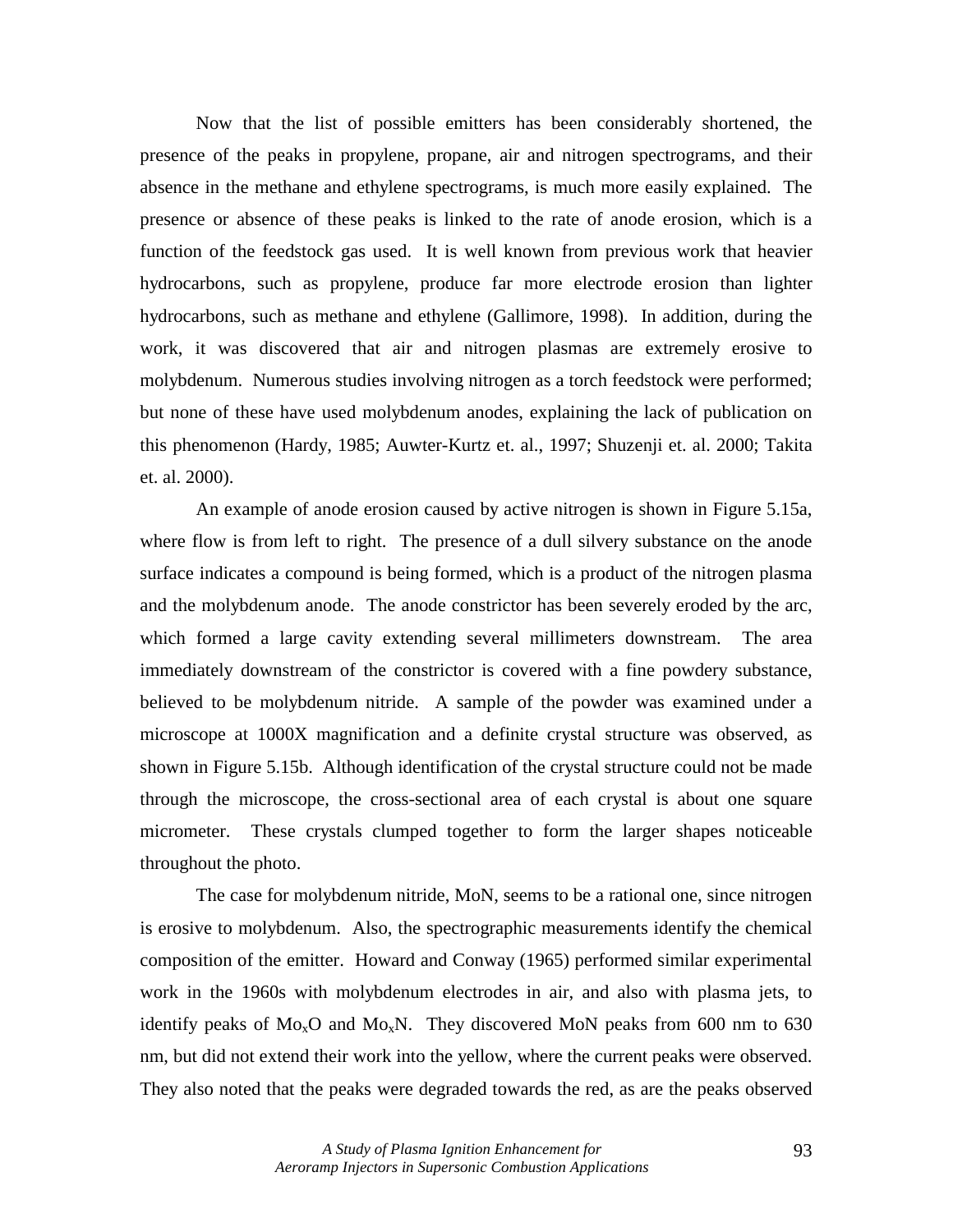in the present study. A comparison of Howard and Conway's spectral data to the current data showed some agreement with peaks above 600 nm, but the relative weakness of the peaks made positive identification inconclusive. The evidence suggests, quite plausibly, that the emitter can be identified as molybdenum nitride.





(a) Molybdenum Nitride Deposits on Anode Surface (b) A Close-up of Molybdenum Nitride Crystals (1000X Magnification) Figure 5.15: Photographs of Molybdenum Nitride Deposits

# **5.2.6: H-C<sub>2</sub> Line Ratios**

Throughout the spectroscopic studies, attention was focused on the identification of species present within the plasmas and not on the intensity of the spectral lines associated with such species. However, a study of the ratio of line intensities for the  $H<sub>β</sub>$ and  $C_2$  lines was prompted when the H<sub>β</sub> line intensity was observed to exceed the strong  $C_2$  line at 516.5 nm for high currents. For this study, the H<sub>β</sub> line and  $C_2$  line at 512.9 nm were chosen, although the ratio of the  $H_B$  line to other  $C_2$  lines produced similar trends. A sample methane spectrogram identifying these lines is shown in Figure 5.16a. As shown in Figure 5.16b, the ratio of the H<sub>β</sub> line and  $C_2$  band at 512.9 nm increases for higher torch powers. Physically, this indicates the ratio of the concentration of excited hydrogen atoms to diatomic carbon molecules increases as the torch power increases. From the trend line in Figure 5.16b, it appears that the torch power has a linear effect on this ratio. This work could be expanded to heavier hydrocarbons to determine if they also exhibit linear trends. In addition, fuels could be compared to determine whether some fuels produce more hydrogen atoms for a given power input than others. This type of